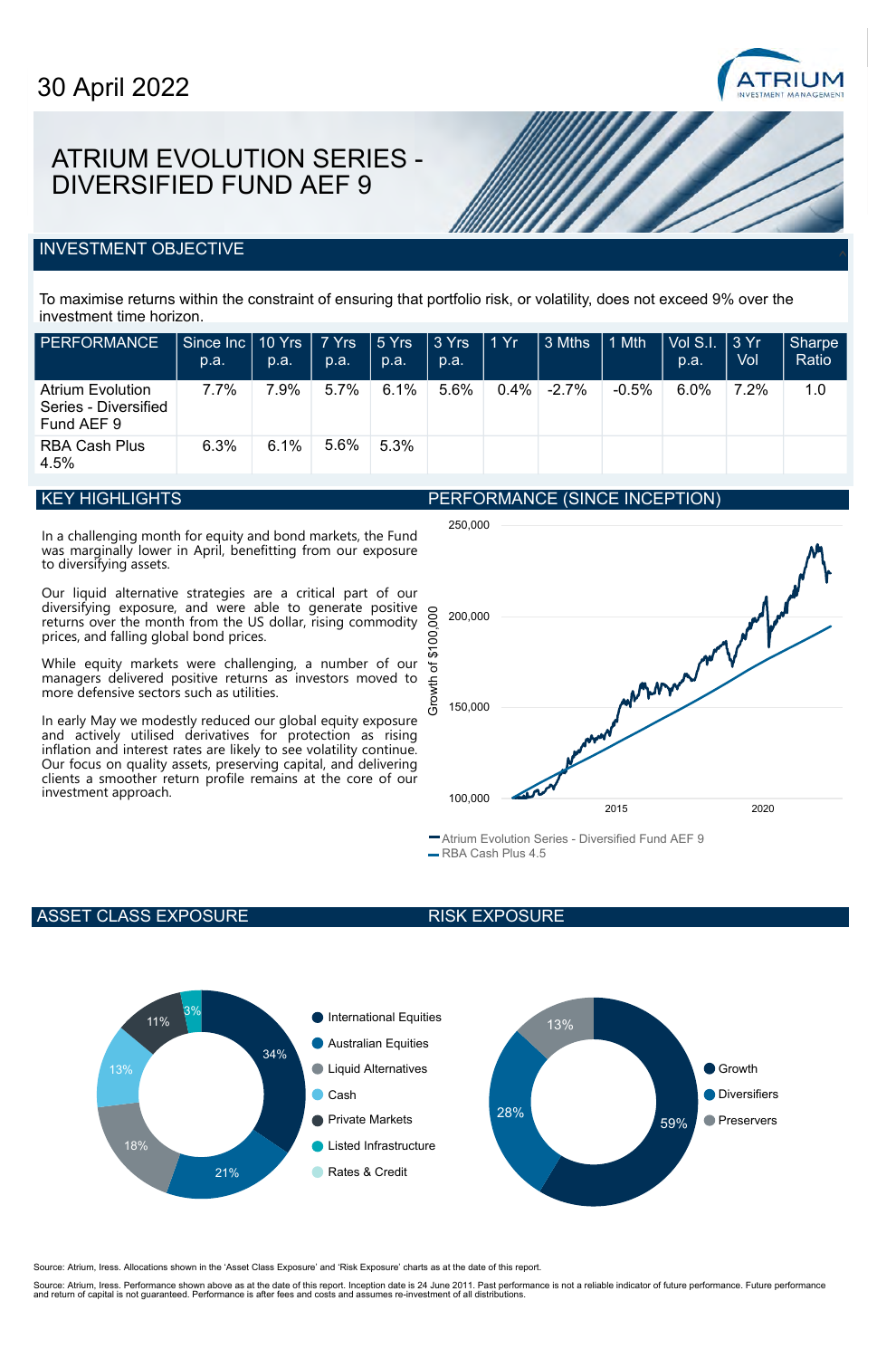# **ATRIUM**

# ATRIUM EVOLUTION SERIES - DIVERSIFIED FUND AEF 9

## MARKET COMMENTARY

April was again a volatile month in markets, with the key driver remaining heightened inflation, and what this means for central bank actions on monetary policy. The US market fell -8.7% for the month to be down -12.9% since the start of the year. The Australian market substantially outperformed losing only -0.9% in the month despite an approaching domestic rate hike (and election). Yields again rose sharply in major global bond markets, and credit markets were weak. The Australian dollar fell -5.6% against its US counterpart.

US equities were again volatile and weak in April. The S&P 500 Index generated -8.7% for the month, with only the defensive Consumer Staples in positive territory (+2.6%) amongst the major sectors. On the other hand the weakness was most striking in the Information Technology sector, which fell -11.3% in April driven by a combination of higher bond yields and concerns around Q1 earnings. Looking at the largest single name detractors from the S&P 500 return for April, it was Amazon, Apple, Microsoft, NVIDIA, Tesla, Google and Netflix, which contributed most to the downside. A number of these stocks, notably Amazon (-23.8%) and Netflix (-49.2%), were driven by weak Q1 earnings releases. Telecommunications (-15.6%) and Consumer Discretionary (-13.0%) performed poorly, although equity market losses were broad-based in this environment of heightened uncertainty around high inflation and slowing economic growth. European equities outperformed during April, partly reflecting a perceived Value factor bias to the local markets, when compared to a much deeper Growth bias in the US. Within Europe, the German market remained under the most pressure, with proximity to Ukraine, energy woes and very elevated Producer Price indices all causing concern to investors. Emerging Markets were negative (-3.5%) for the month, although outperformed the US which is somewhat surprising given the higher US bond yields and associated strength of the US dollar.

Australian equities fell only slightly (-0.9%) in April, leaving the Australian market a strong outperformer, and . Since the start of 2022, the Australian market has been supported by strong gains in a number of sectors, most notably those driven by exposure to commodities and oil given the impact of the war in Ukraine on commodity prices. During April however, the Materials sector fell, with the Utilities sector taking the lead, generating 9.3% for the month. The Insurance sector was also strong (+5.2%), buoyed by higher bond yields. The Banks declined, but only -1.0% for the month. The small local Information Technology sector struggled as was the case offshore, falling -10.4% for the month as higher bond yields caused investors to shift away from longer-term growth plays.

With inflation at 40 year highs across a range of economies, bond markets were hit as yields rose sharply to reflect a much faster pace of hikes and a higher "terminal rate". The US Federal Reserve (Fed) hiked rates in March, the first in this cycle, although markets continue to expect a substantial amount of further tightening policy over 2022. Yields rose aggressively, with US 10-yr yields rising almost 60 basis points (bps), leading to sharp negative returns on the bond market index for the month. The Reserve Bank of Australia has seemingly mis-read the domestic inflationary pressures and was fully expected to hike either in May or June, with a substantial quantum of hikes to follow over the course of 2022. Australian 10-yr bond yields rose 29 bps in the month. Credit markets remained under pressure with spreads widening, consistent with weaker equities and higher market volatility.

The Australian dollar fell sharply against the US dollar, more reflective of US dollar strength across the board as the Fed hiked rates and indicated substantial further hikes to come. Oil rose sharply, as did coal. Iron ore was broadly flat as markets grapple with the cooling of activity in China on the back of COVID-19-linked lockdowns.

## PORTFOLIO COMMENTARY

In a month that was challenging for equity and traditional multi asset funds alike, the Fund was modestly lower in April, benefitting from solid performances from its liquid alternative managers, while also generating strong outperformance within the global equity segment of the portfolio. As highlighted in previous commentary, traditional allocations to equities and bonds were likely to be challenged in a higher inflationary environment. This has now proven to being the case as global government bond indices as well as global share markets both fell over the past quarter, with April particularly impacted.

This contrasts with our allocation to diversifying assets such as liquid alternatives which were the main contributor to returns in April and the key reason the Fund's performance remained in positive territory over the month. Examples of strategies that provided stellar performance include the P/E Global FX Alpha Fund which benefited from the strongly performing US dollar, along with our exposure to trend following strategies within Crown Diversified Macro Segregated Portfolio and One River Systemic Trend. These were both on the right side of the continued rally in commodity markets and falls in global bond prices.

While equity markets were challenging over the month, both Antipodes Global Fund - Long and the Global Listed Infrastructure mandate (managed by Magellan) were able to deliver positive returns, with the latter in particular performing well as investors moved back towards more defensive names – such as those within the utilities sector. Our allocation to the Hyperion Global Growth Companies Fund was the only global manager to underperform as a number of its quality technology holdings were sold down over the month.